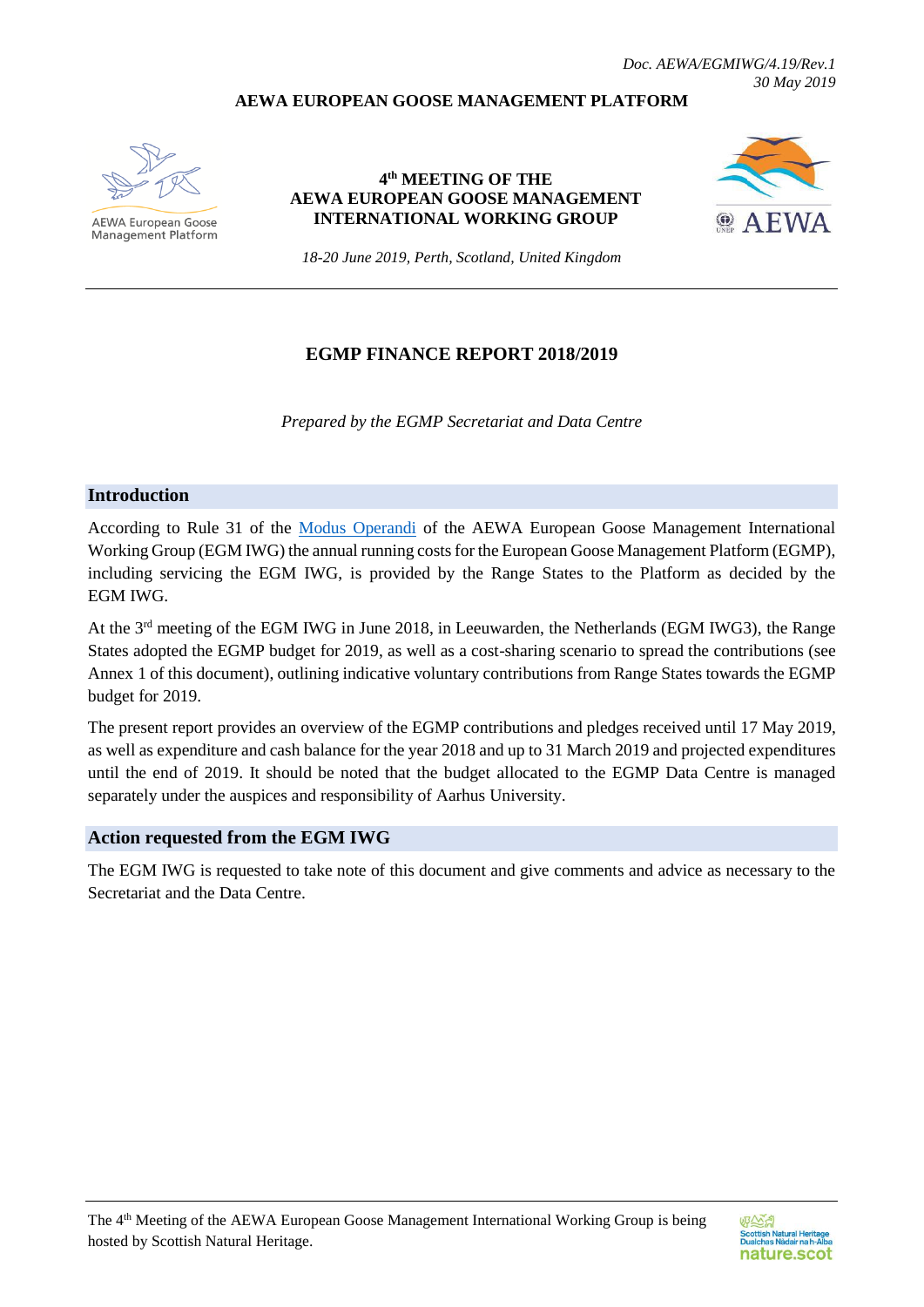# **1. Status of Contributions as at 17 May 2019**

### **1.1.Contributions to the EGMP Budget**

Voluntary contributions from Range States to the EGMP Secretariat and Data Centre received in 2018 and in 2019 until 17 May, are shown in Table 1.

The contributions of Range States in 2018 to the EGMP Secretariat (EUR 148,233) are lower than the confirmed budget of EUR 282,000. Whilst the contributions towards the Data Centre in 2018 (EUR 215,905) lie above the agreed budget for the year (EUR 184,000). This discrepancy has been implemented to accommodate the transfer of EUR 32,100 to the EGMP Data Centre, filling the reserve fund to the agreed amount of EUR 92,000.

All contributions from the Range States in 2018 and 2019 as stated below (in Table 1) have supported the overall implementation of the activities of the EGMP in the Secretariat and the Data Centre, including staff salaries. For 2019 a costed break-down of the activities is available in the costed Programme of Work (cPOW) agreed by the EGM IWG and available as an information document to the EGM IWG4 (AEWA/EGMIWG/Inf. 4.12).

Table 1 also provides the indicative level of voluntary contributions per Range State for the year 2019 (highlighted in blue) that was agreed at the EGM IWG3.

Contributions pledged by seven Range States out of the fifteen participating Range States in 2019 in the first quarter of the year (EUR 210,381) reach only 45 % of the annual EGMP budget for 2019. To reach the full EGMP budget of EUR 466,000, a funding gap of EUR 255,619 remains.

### **1.2.Contributions to Barnacle Goose and Greylag Goose Activities**

Outside the EGMP budget, contributions for species-specific activities that have been received in 2017, have been carried over to 2018. The Netherlands contributed EUR 10,000 to the Barnacle Goose process and Norway EUR 30,000 to the Greylag Goose process.

Since both species have been incorporated in the EGMP since the adoption of the ISSMPs at [MOP7](https://www.unep-aewa.org/sites/default/files/document/AEWA%20MOP7%20Consolidated%20Report_FINAL_0.pdf) in December 2018, the remaining funds now fall under the EGMP funds and are earmarked for the development of the Adaptive Flyway Management Programmes for the Barnacle and Greylag Geese. Norway has decided to allocate the remaining funds as co-funding for the Greylag Goose Multi-criteria Decision Analysis exercise (explained in Doc AEWA/EGMIWG/4.12). Hence, these funds are excluded from the cash balance calculations in section 3.

### **1.3.Contributions to EGMP Projects**

Additional voluntary contributions of EUR 4,800 have been received in the EGMP Secretariat from Norway to be spent in 2018 and 2019 for print materials and give-aways for the platform.

A project on the development of an Integrated Population Model (IPM) for the Taiga Bean Goose has been circulated to the EGM IWG for consideration. Finland has expressed an interest in funding this project. In addition, a new project proposal for Improving monitoring for Taiga Bean Geese in the Eastern 1&2 Management Units was circulated to the Range States in May 2019 and expressions of interest for funding this project are invited.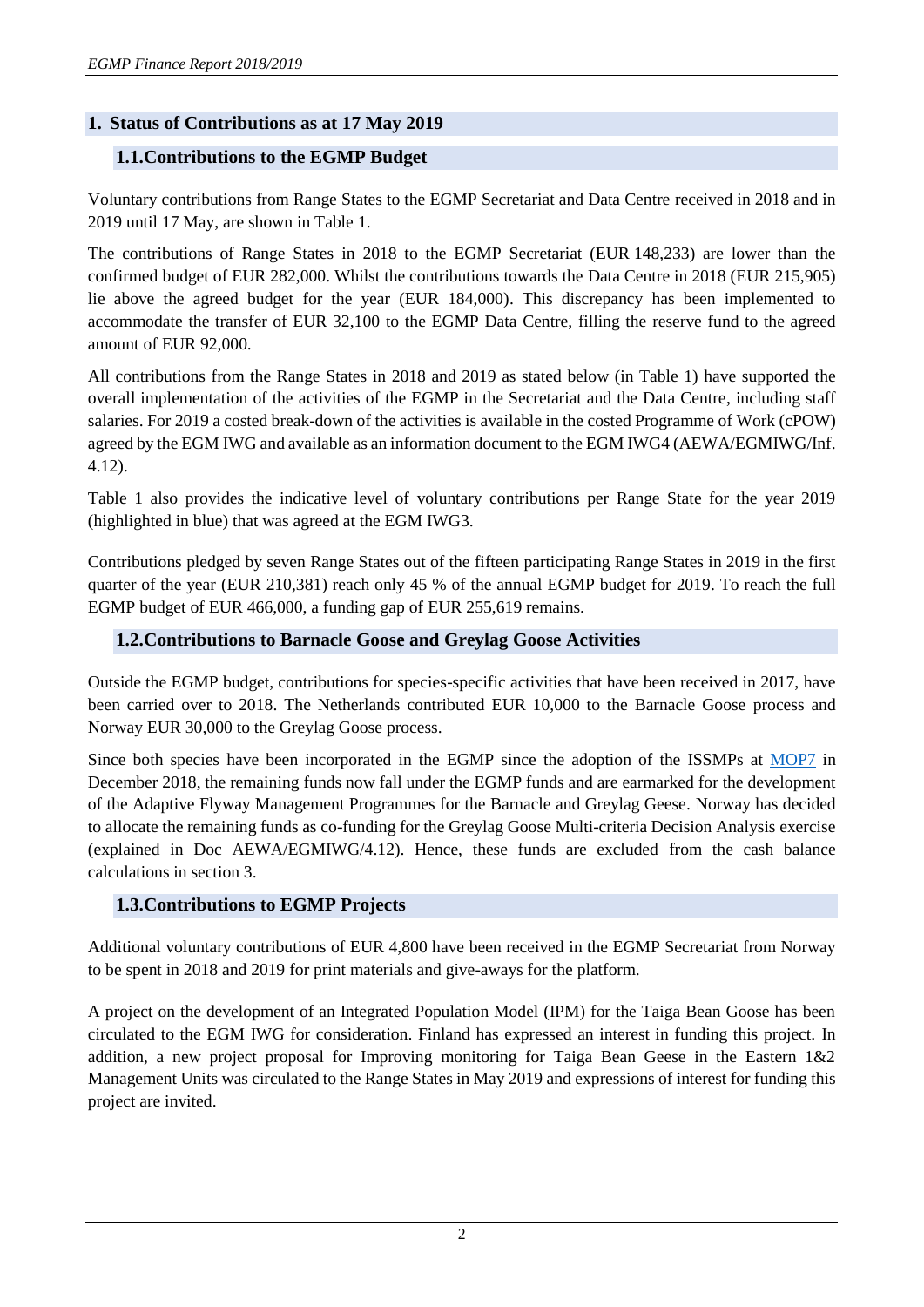| <b>Secretariat and Data Centre</b> |                  |                                                                                        |                 |                  |                  | <b>Secretariat</b>                                                                        |                 |                  |                         | <b>Data Centre</b>                                                                        |                 |                  |  |
|------------------------------------|------------------|----------------------------------------------------------------------------------------|-----------------|------------------|------------------|-------------------------------------------------------------------------------------------|-----------------|------------------|-------------------------|-------------------------------------------------------------------------------------------|-----------------|------------------|--|
| <b>Range State</b>                 | payments<br>2018 | <i>indicative level</i><br>of contribu-<br>tions to full<br>budget 2019 <sup>(3)</sup> | pledges<br>2019 | payments<br>2019 | payments<br>2018 | indicative level<br>of contribu-<br>tions to<br>Secretariat<br>budget 2019 <sup>(3)</sup> | pledges<br>2019 | payments<br>2019 | <i>payments</i><br>2018 | <i>indicative level</i><br>of contribu-<br>tions to Data<br>Centre budget<br>$2019^{(3)}$ | pledges<br>2019 | payments<br>2019 |  |
| $(Belarus)^{(1)}$                  |                  |                                                                                        |                 |                  |                  |                                                                                           |                 |                  |                         |                                                                                           |                 |                  |  |
| Belgium                            | 25,000           | 57,104                                                                                 | 35,000          |                  |                  | 34,556                                                                                    |                 |                  | 25,000                  | 22,547                                                                                    | 35,000          |                  |  |
| Denmark                            | 40,000           | 55,787                                                                                 |                 |                  | 40,000           | 33,760                                                                                    |                 |                  |                         | 22,028                                                                                    |                 |                  |  |
| $(Estonia)^{(1)}$                  |                  |                                                                                        |                 |                  |                  |                                                                                           |                 |                  |                         |                                                                                           |                 |                  |  |
| $(EU)^{(1)}$                       |                  |                                                                                        |                 |                  |                  |                                                                                           |                 |                  |                         |                                                                                           |                 |                  |  |
| Finland                            | 47,500           | 51,417                                                                                 | 30,000          |                  | 15,000           | 31,115                                                                                    | 15,000          |                  | 32,500                  | 20,302                                                                                    | 15,000          |                  |  |
| France                             | 40,000           | 43,912                                                                                 | 40,045          |                  | 30,000           | 26,573                                                                                    | 26,573          |                  | 10,000                  | 17,338                                                                                    | 13,472          |                  |  |
| $(Germany)$ <sup>(2)</sup>         | 20,000           |                                                                                        | 20,000          |                  |                  |                                                                                           |                 |                  | 20,000                  |                                                                                           | 20,000          |                  |  |
| Iceland                            |                  | 9,747                                                                                  |                 |                  |                  | 5,898                                                                                     |                 |                  |                         | 3,849                                                                                     |                 |                  |  |
| $(Latvia)^{(1)}$                   |                  |                                                                                        |                 |                  |                  |                                                                                           |                 |                  |                         |                                                                                           |                 |                  |  |
| Netherlands                        | 49,000           | 61,835                                                                                 | 11,000          |                  |                  | 37,419                                                                                    |                 |                  | 49,000                  | 24,415                                                                                    | 11,000          |                  |  |
| Norway                             | 114,764          | 64,836                                                                                 | 64,836          |                  | 63,233           | 39,236                                                                                    | 39,236          |                  | 51,531                  | 25,601                                                                                    | 25,601          |                  |  |
| Sweden <sup>(4)</sup>              |                  | 68,490                                                                                 | 9,500           |                  |                  | 41,447                                                                                    |                 |                  |                         | 27,043                                                                                    | 9,500           |                  |  |
| UK                                 | 27,874           | 52,873                                                                                 |                 |                  |                  | 31,996                                                                                    |                 |                  | 27,874                  | 20,877                                                                                    |                 |                  |  |
| $(Uk^{\text{raine}})^{(1)}$        |                  |                                                                                        |                 |                  |                  |                                                                                           |                 |                  |                         |                                                                                           |                 |                  |  |
|                                    | Total 364,138    | 466,000                                                                                | 210,381         | $\bf{0}$         | 148,233          | 282,000                                                                                   | 80,809          | $\bf{0}$         | 215,905                 | 184,000                                                                                   | 129,573         | $ 0\rangle$      |  |

*Table 1 EGMP status of contributions 2018 and 2019 (in EUR) – status as at 17 May 2019 \**

l

 $^{(2)}$  Germany has a reservation on the proposed budget and the scale of contributions and will decide on its contributions on the basis of a cPOW. EUR 10,000 have been pledged each from Lower Saxony and Schleswig-Holstein

<sup>&</sup>lt;sup>(3)</sup> According to scale of contributions agreed at EGM IWG3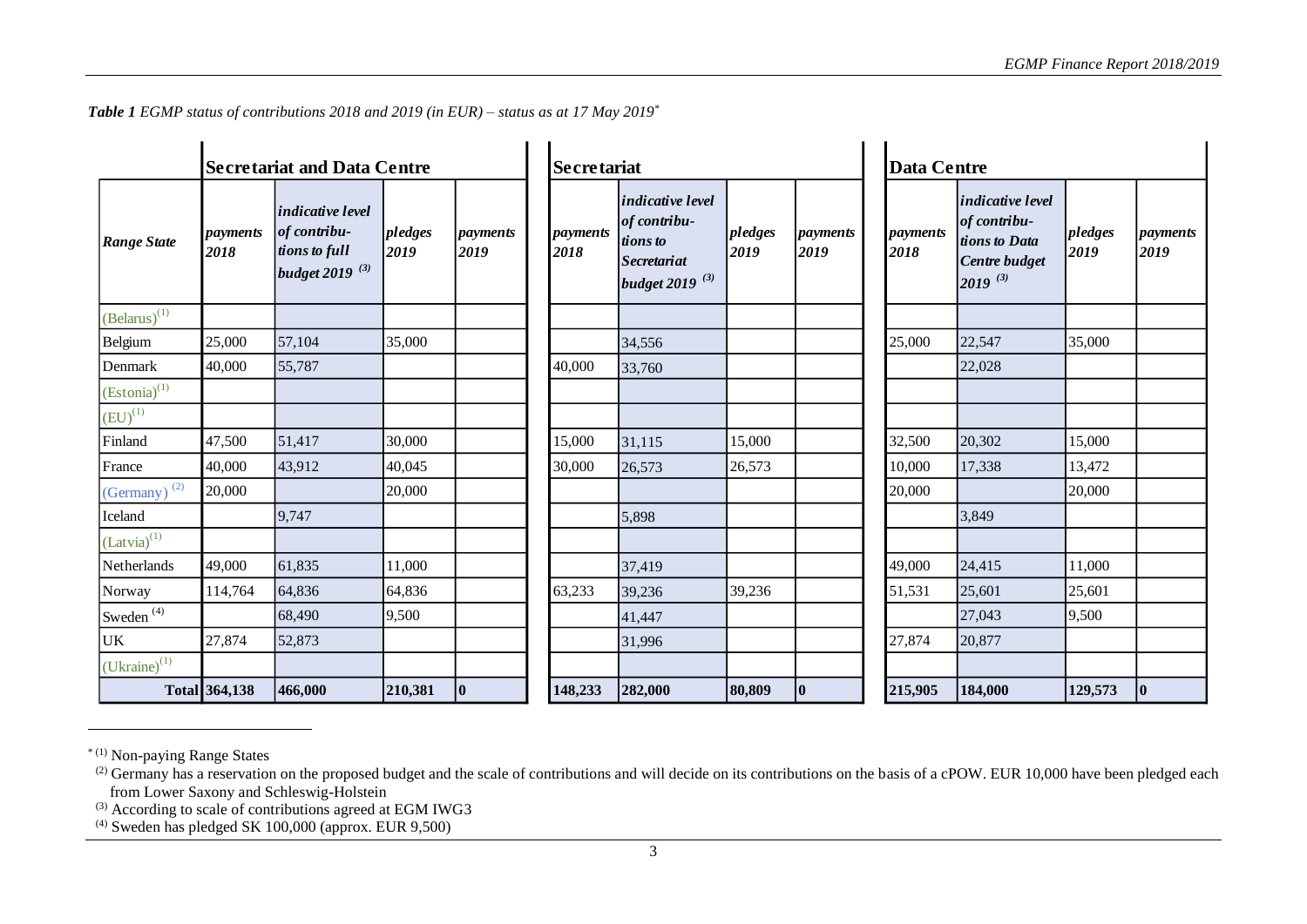# **1.4.In-kind Contributions to the EGMP**

Since 2016, various Range States of the EGMP have hosted the EGM IWG meetings, as well as workshops and other meetings, thereby substantially contributing operationally and financially to the EGMP.

Within the time frame of this report, in 2018 and in the first quarter of 2019, the Province of Friesland, the Netherlands have hosted the EGM IWG3 meeting in June 2018, extending the meeting by two days to accommodate the 2<sup>nd</sup> AEWA International Management Planning Workshop for the Barnacle Goose and the Greylag Goose (NW/SW population) and meetings of the EGMP Task Forces.

Range States to the EGMP were asked to report on the in-kind contributions that have been provided towards the activities of the EGMP (letter sent on 7 February 2019). However, only a few Range States have provided figures quantifying these in-kind contributions, therefore no comparable overview could be provided in this report.

# **2. Budget Implementation Status**

# **2.1. Budget**

# *2.1.1. EGMP Budget*

The EGMP budget for 2016-2018 has been set to an annual level of EUR 466,000 and confirmed at EGM IWG3 for the year 2019 for the same amount [\(Doc. AEWA/EGMIWG/3.5](http://egmp.aewa.info/sites/default/files/meeting_files/documents/AEWA_EGM_IWG_3_5_EGMP_budget_2019_final.pdf) adopted at EGM IWG3 in June 2018). The budget breaks down to EUR 282,000 for the EGMP Secretariat and EUR 184,000 for the EGMP Data Centre.

# *2.1.2. Reserve Funds*

An EGMP reserve fund has been established separately for the Secretariat and the Data Centre, as agreed by the EGM IWG at their 2nd meeting in June 2017 [\(EGM IWG2 meeting report\)](http://egmp.aewa.info/sites/default/files/meeting_files/reports/aewa_egm_iwg_2_report.pdf), to ensure continuity of operations of the EGMP in any annual cycle before annual contributions for the actual year have arrived from the Range States. For uninterrupted and smooth operational running of the EGMP, the reserve fund has to contain sufficient funds at the end of the year, allowing operation for the first six months of the following year, as agreed by the EGM IWG at its 2<sup>nd</sup> meeting [\(EGM IWG2 meeting report, para. 48\)](http://egmp.aewa.info/sites/default/files/meeting_files/reports/aewa_egm_iwg_2_report.pdf). At their 3<sup>rd</sup> meeting in June 2018, the EGM IWG confirmed the size of the two reserve funds for the EGMP Secretariat and Data Centre [\(EGM IWG3 meeting report, para 19\)](http://egmp.aewa.info/sites/default/files/meeting_files/reports/AEWA_EGM_IWG_3_meeting%20_report_Rev.1_0.pdf).

### *EGMP Secretariat Reserve*

The reserve fund for the EGMP Secretariat has been set at EUR 160,000, slightly above 50% of the annual budget, due to the cost of the preparation of the EGM IWG meeting taking place in June each year. The reserve fund for the EGMP Secretariat has been stable until 2019 and had to be tapped into for the first time in the first half of 2019, whilst expecting the annual contributions of Range States.

### *EGMP Data Centre Reserve*

For the EGMP Data Centre the reserve fund has been set to 50% of the annual budget, i.e. EUR 92,000. Due to a lower carry-over in 2016 the reserve fund stood at EUR 59,900 at the end of 2018. A higher allocation of funding to the Data Centre in 2018 has enabled funding of EUR 32,100 to be transferred to the reserve leading to a full fund of EUR 92,000 for 2019.

The importance of a full reserve fund has been confirmed, as the Secretariat and the Data Centre are in a position of having to make use of the funds in 2019 and would not have been able to operate for the first half of the year without it, since no payments have been received from Range States during the first five months of the year.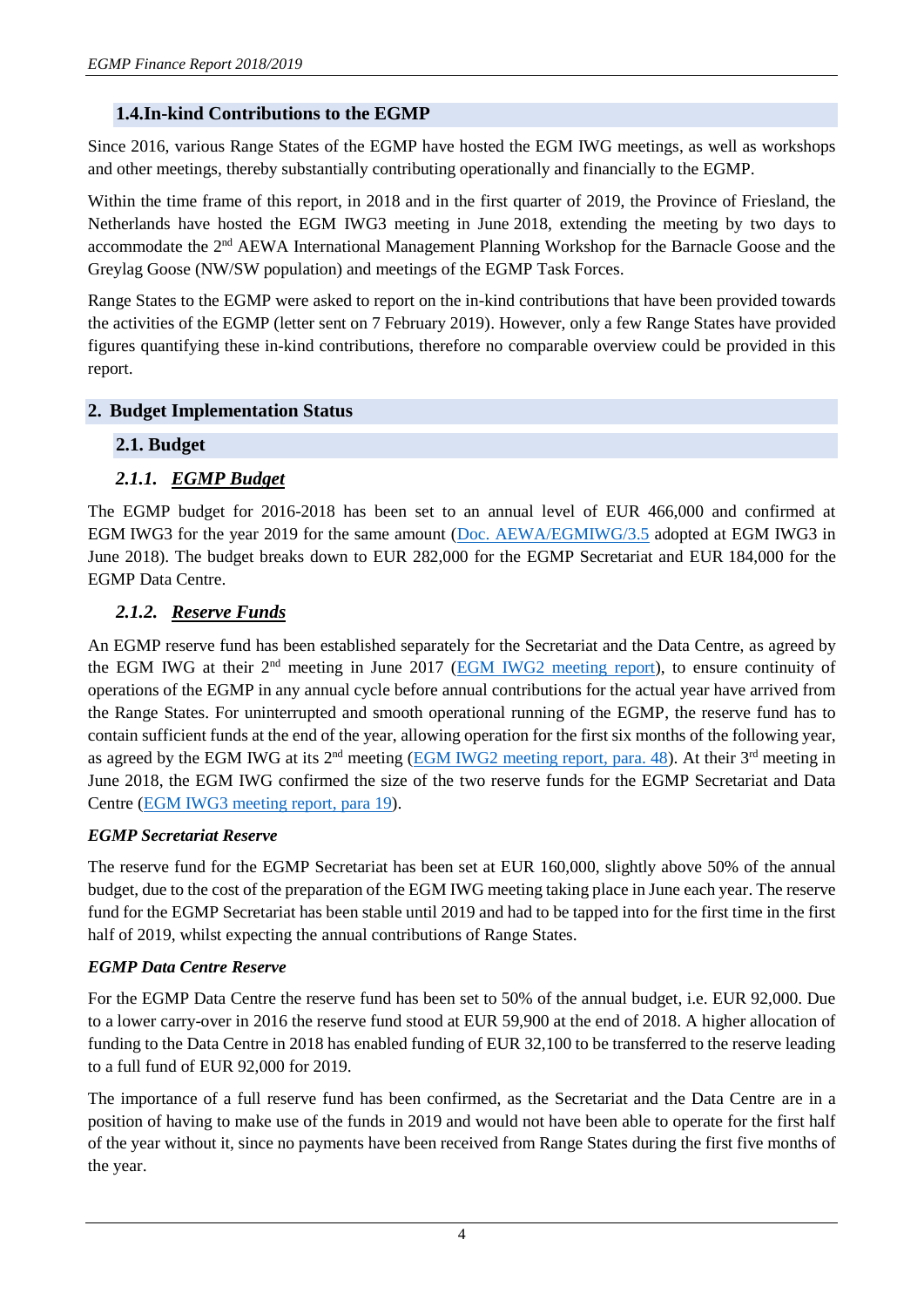# **2.2.Expenditure**

An overview of the budget implementation status in the EGMP Secretariat and Data Centre in 2018 and the first quarter of 2019 is given in this report, thereby reporting to the Range States on the use of the funds they have provided during this period. The agreed budget, expenditures incurred, and balances are outlined below for the EGMP Secretariat (Table 2), the EGMP Data Centre (Table 3) and cumulative for both (Table 4).

It is to be noted that the remaining balance is not the cash balance available to the EGMP, but rather the gap between the agreed budget for the period and actual expenditures incurred. Further explanations relating to the details in the Tables are given in the respective narrative.

# *2.2.1. EGMP Secretariat Expenditure*

In the Secretariat all funds are held in USD and all expenditures are incurred in USD throughout the year. Therefore, expenditures are given in USD as actuals and EUR figures added for information, calculated on the basis of the average exchange rate of the year 2018 and the average of the first three months of 2019 respectively. It is therefore to be noted that the remaining balance for the Secretariat (chapter 2.2.1), as well as cumulative for the EGMP (chapter 2.2.3) given in EUR are approximations.

Table 2 outlines the actual expenditures (in USD and EUR<sup>†</sup>) for the Secretariat for 2018 and 2019 until 31 March 2019. Three columns of projected expenditures (in USD and EUR) in 2019 have been added; showing projections from April-June, July-December and April-December 2019. The last two columns in the table show the cumulated figure for actual expenditure in Q1 and projected expenditures in Q2-4, as well as the remaining balance, i.e. the gap between expenditure and agreed budget.

Expenses in the year 2018 at the EGMP Secretariat have been kept to a minimum within operational boundaries, to accommodate the transfer of extra funds to the Data Centre to fill their reserve. In 2019 the projections calculated show that only a slightly higher level of expenditure can be expected, as compared to the expenditure in 2018. It should be noted that actual expenditure in 2019 could be higher than the projection, depending on mandates for activities given by the EGM IWG at the  $4<sup>th</sup>$  meeting in June 2019.

The EGMP Secretariat, as part of UNEP/AEWA, is also profiting of services of operational nature falling in the sectors of IT maintenance, Communications (Joint AEWA/CMS Information Management, Communication and Awareness Unit) and staff time from the Head of Science, Implementation and Compliance Unit, which are covered under the AEWA core budget. This advantage is a direct cost saving to the EGMP core budget.

The EGMP Secretariat also receives administrative and financial support services from the Common Administrative Unit, which serves the entire CMS Family. The Common Administrative Unit is fully funded by the 13% Programme Support Costs levy, which is applicable to all Trust Funds of the CMS Family, including EGMP Secretariat funds, in accordance with the United Nations General Assembly Resolution 35/217 of 17 December 1980.

Table 2 shows EUR figures in black and USD figures in blue for easier reference.

<sup>†</sup> Average exchange rates used: 0.846 for 2018 and 0.876 for Q1 2019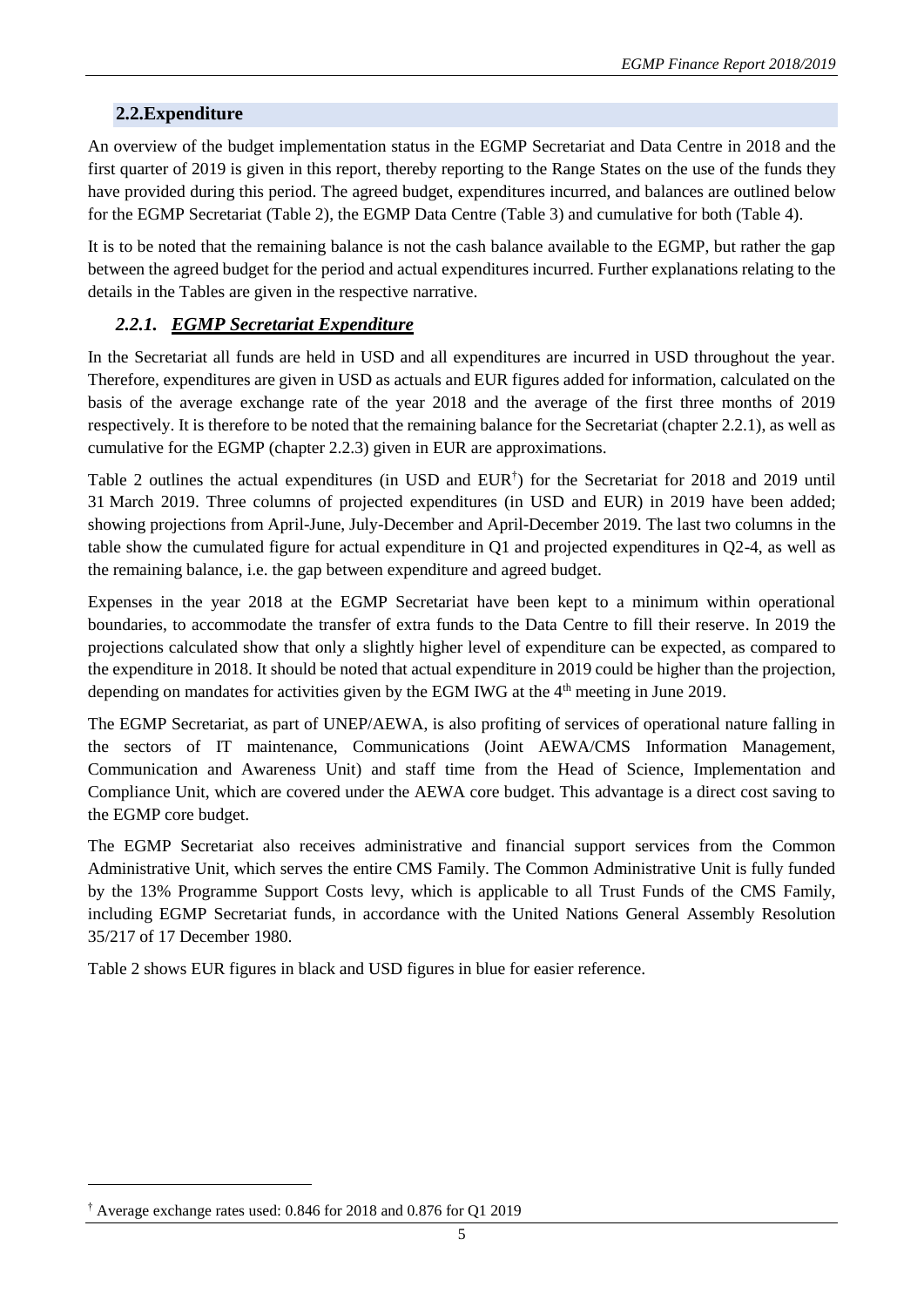*Table 2. EGMP Secretariat budget implementation status 2018/2019 (in EUR) – projected as at 31 December 2019‡*

| Staff costs<br>EGMP Coordinator (100%)<br>Programme Management Assistant<br>$(100\%)$<br>Sub-total<br><b>Operations</b> | $budget^{(1)}$<br>(EUR)<br>125,664<br>70,796 | expenditure<br>(USD)<br>86,242 | (EUR)   | remaining<br><b>balance</b><br>(EUR) | 2019<br>$budget^{(1)}$<br>(EUR) | Jan-Mar expenditure<br>(USD) |        | remaining<br><b>balance</b><br>(EUR) |                   | projected expenditure Apr-Dec 2019 |                 | projected<br>expenditures<br>Jan-Dec | balance<br>(EUR) |
|-------------------------------------------------------------------------------------------------------------------------|----------------------------------------------|--------------------------------|---------|--------------------------------------|---------------------------------|------------------------------|--------|--------------------------------------|-------------------|------------------------------------|-----------------|--------------------------------------|------------------|
|                                                                                                                         |                                              |                                |         |                                      |                                 |                              |        |                                      |                   |                                    |                 |                                      |                  |
|                                                                                                                         |                                              |                                |         |                                      |                                 |                              | (EUR)  |                                      | $Apr-Jun$<br>2019 | Jul-Dec<br>2019                    | Apr-Dec<br>2019 | 2019<br>(EUR)                        |                  |
|                                                                                                                         |                                              |                                |         |                                      |                                 |                              |        |                                      | <b>EUR</b>        | <b>EUR</b>                         | <b>EUR</b>      |                                      |                  |
|                                                                                                                         |                                              |                                | 72,961  | 52,703                               | 125,664                         | 22,435                       | 19,653 | 106,011                              | 19,724            | 40,105                             | 59,829          | 79,482                               | 46,182           |
|                                                                                                                         |                                              | 68,654                         | 58,081  | 12,715                               | 70,796                          | 17,288                       | 15,144 | 55,652                               | 15,150            | 30,737                             | 45,887          | 61,031                               | 9,766            |
|                                                                                                                         | 196,460                                      | 154,896                        | 131,042 | 65,418                               | 196,460                         | 39,723                       | 34,797 | 161,663                              | 34,874            | 70,842                             | 105,716         | 140,513                              | 55,947           |
|                                                                                                                         |                                              |                                |         |                                      |                                 |                              |        |                                      |                   |                                    |                 |                                      |                  |
| Communications                                                                                                          | 4,425                                        | 9,975                          | 8,439   | $-4,014$                             | 4,425                           |                              | 0      | 4,425                                | 1,752             | 187                                | 1,939           | 1,939                                | 2,486            |
| Travel                                                                                                                  | 8,850                                        | 6,322                          | 5,349   | 3,501                                | 8,850                           | 3,926                        | 3.439  | 5,410                                | 6,789             | 1,752                              | 8.541           | 11,980                               | $-3,131$         |
| Miscellaneous                                                                                                           | 17,699                                       | 2,276                          | 1,926   | 15,774                               | 17,699                          | 393                          | 344    | 17,355                               | 12,022            | 2,681                              | 14,704          | 15,048                               | 2,651            |
| Sub-total                                                                                                               | 30,973                                       | 18,574                         | 15,713  | 15,260                               | 30,973                          | 4,319                        | 3,783  | 27,190                               | 20,563            | 4,620                              | 25,183          | 28,967                               | 2,007            |
| Meetings                                                                                                                |                                              |                                |         |                                      |                                 |                              |        |                                      |                   |                                    |                 |                                      |                  |
| <b>EGM IWG</b>                                                                                                          | 22,124                                       | 10,075                         | 8,523   | 13,601                               | 22,124                          | 1,792                        | 1,570  | 20,554                               | 4,424             | $\Omega$                           | 4,424           | 5,994                                | 16,130           |
| Sub-total                                                                                                               | 22,124                                       | 10,075                         | 8,523   | 13,601                               | 22,124                          | 1,792                        | 1,570  | 20,554                               | 4,424             | $\bf{0}$                           | 4,424           | 5,994                                | 16,130           |
| <b>Total</b>                                                                                                            | 249,558                                      | 183,544                        | 155,279 | 94,279                               | 249,558                         | 45,834                       | 40,151 | 209,407                              | 59,861            | 75,462                             | 135,323         | 175,473                              | 74,084           |
| Programme support costs (13%)                                                                                           | 32,442                                       | 23,861                         | 20,186  | 12,256                               | 32,442                          | 5,958                        | 5,220  | 27,223                               | 7,782             | 9,810                              | 17,592          | 22,812                               | 9,631            |
| <b>Grand Total</b>                                                                                                      | 282,000                                      | 207,405                        | 175,465 | 106,535                              | 282,000                         | 51,792                       | 45,370 | 236,630                              | 67,642            |                                    | 152,915         | 198,285                              | 83,715           |
|                                                                                                                         |                                              |                                |         |                                      |                                 |                              |        |                                      |                   | 85,272                             |                 |                                      |                  |

<sup>‡</sup> Average exchange rates used: 0.846 for 2018 and 0.876 for Q1 2019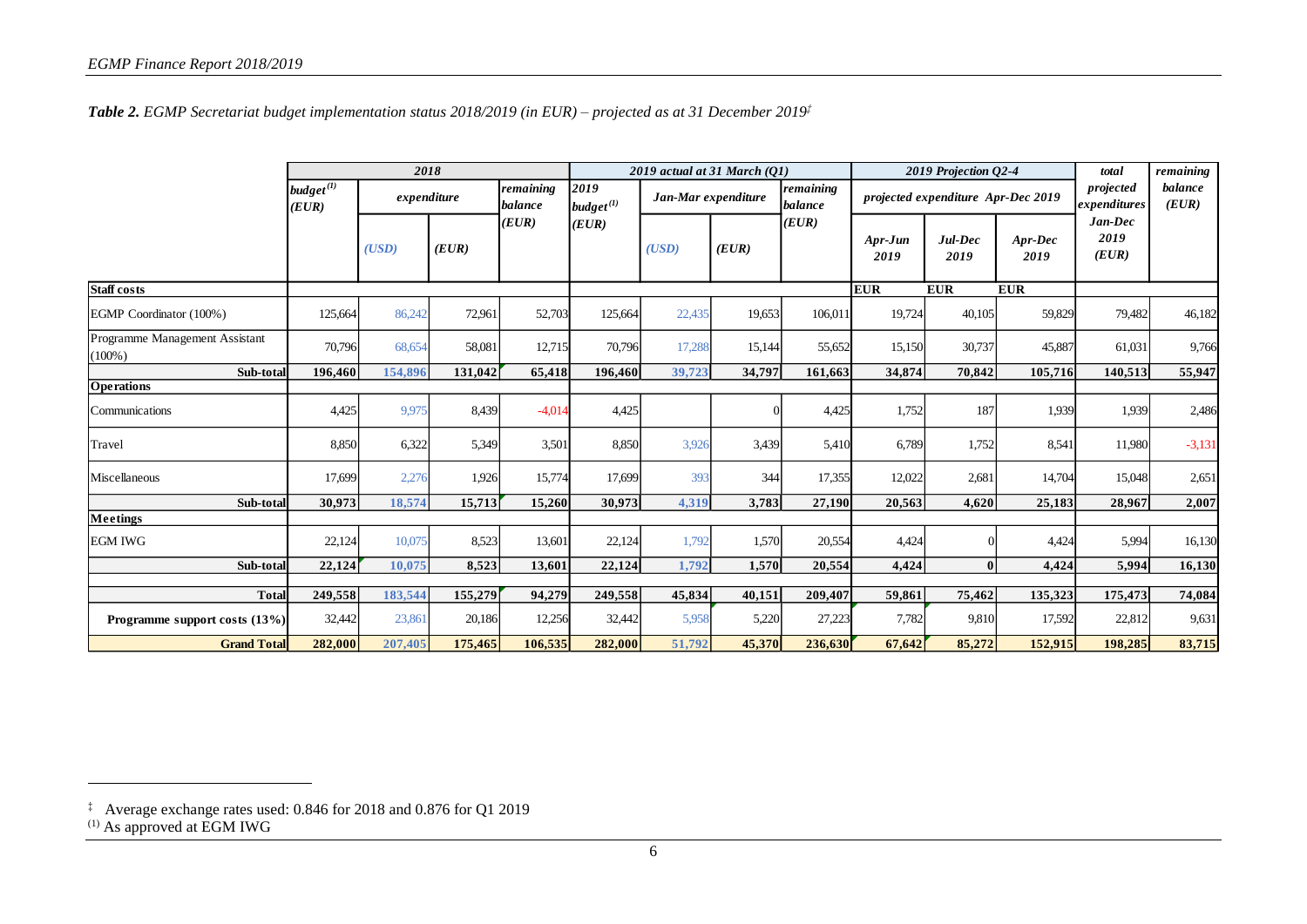# *2.2.2. EGMP Data Centre Expenditure*

The budget of the EGMP Data Centre is managed separately under the auspices and responsibility of Aarhus University. Details of the expenditure incurred in 2018 and in Q1 of 2019 and related balances are made available in Table 3 of this document.

Reporting on the full year 2018 and until 31 March 2019, the Data Centre has incurred expenses of EUR 163,360 in 2018 and EUR 36,000 in the first three months of 2019. As stated in th[e EGMP finance report](https://egmp.aewa.info/sites/default/files/meeting_files/documents/AEWA_EGM_IWG_3_4_finance%20report%202016-18_final.pdf)  [2016-2018,](https://egmp.aewa.info/sites/default/files/meeting_files/documents/AEWA_EGM_IWG_3_4_finance%20report%202016-18_final.pdf) presented to the EGM IWG3 in June 2018, salary costs in the EGMP Data Centre require a certain flexibility, whilst keeping within the overall budget allocated to salaries. In 2018 a portion of the EGMP Goose Monitoring Coordinator salary has been funded from other sources, due to activities related to the development of the ISSMPs of the Barnacle and Greylag Goose, whilst the Population Modelling Expert had an increased workload due to the development of the Integrated Population Modelling (IPM) for the Pink-footed Goose and the Lead Compiler attended a higher volume of international meetings, including the AEWA MOP7 in Durban. Therefore, the salary for the Goose Monitoring Coordinator is lower than 100% and the other two posts have incurred a higher cost due to higher work load.

Moreover, the operational expenses in the Data Centre were kept to less than half of the estimated budget due to reduced travel and the availability of other funding sources for some of the travel. These factors influencing the expenditure in 2018 brought the overall level of expenses to EUR 163,360 - less than the estimated budget of EUR 184,000. This fact, together with the higher allocation of funds to the Data Centre in 2018 (EUR 215,905 see chapter 1.1) has enabled the filling of the reserve.

The expenditure for Q1 of 2019 with EUR 36,000 is in line with the budget presented for the year. Three columns for projections for 2019 are also included in the table: April–June, July–December and April– December 2019. Estimations at this time show that with EUR 184,000 the full budget will be necessary for staff costs and operations in the Data Centre during 2019.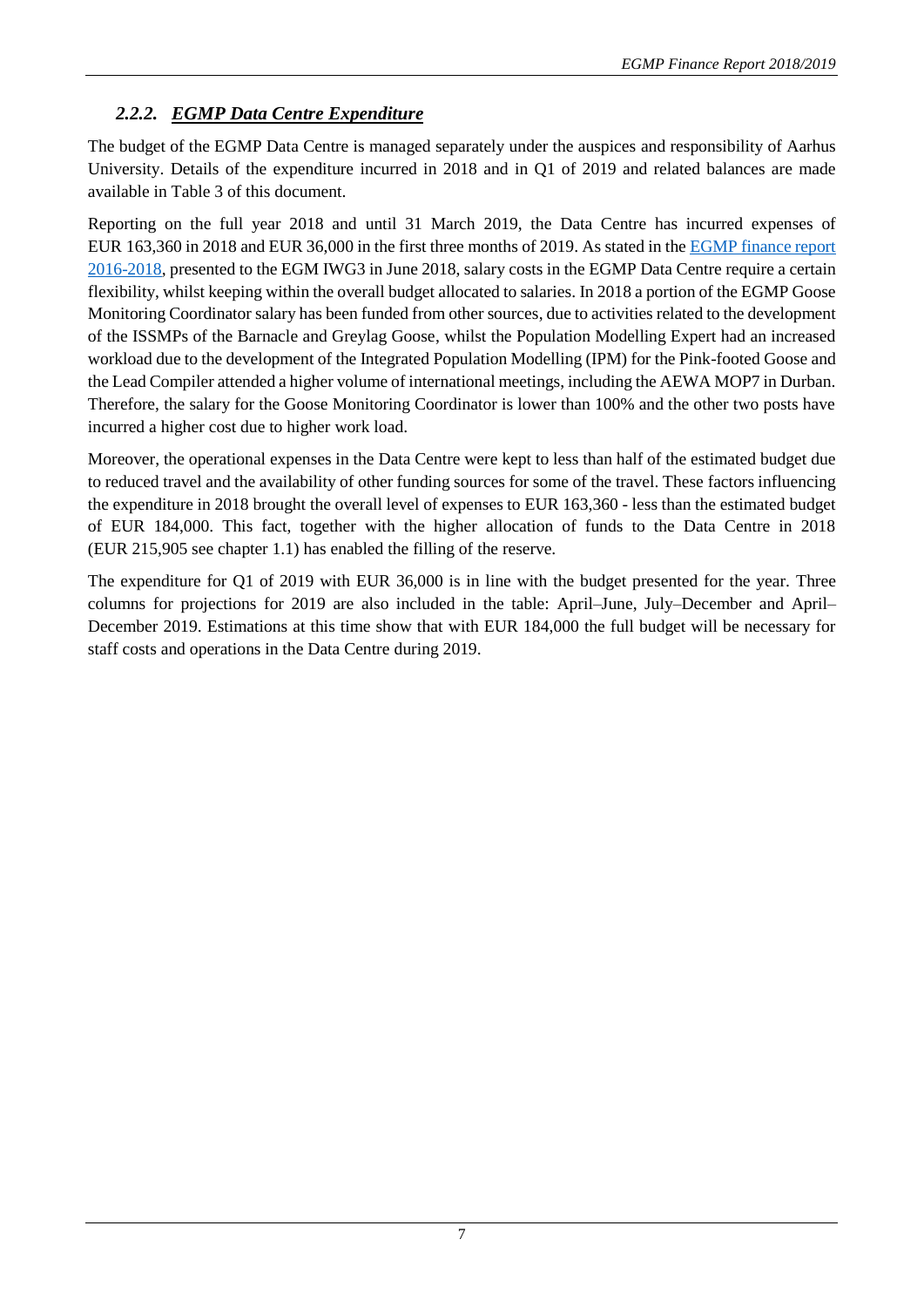*Table 3. EGMP Data Centre budget implementation status 2018/2019 (in EUR) - projected as at 31 December 2019*

|                                                        |                                      | 2018                 |                               |                         | 2019 as at 31 March $(Q1)$     |                  |                                              | 2019 projection $Q$ 2-4                      |                                              | total                                         | remaining        |
|--------------------------------------------------------|--------------------------------------|----------------------|-------------------------------|-------------------------|--------------------------------|------------------|----------------------------------------------|----------------------------------------------|----------------------------------------------|-----------------------------------------------|------------------|
|                                                        | $\boldsymbol{budget}^{(l)}$<br>(EUR) | expenditure<br>(EUR) | remaining<br>balance<br>(EUR) | $budget^{(1)}$<br>(EUR) | expenditure remaining<br>(EUR) | balance<br>(EUR) | projected<br>expenditure<br>Apr-Jun<br>(EUR) | projected<br>expenditure<br>Jul-Dec<br>(EUR) | projected<br>expenditure<br>Apr-Dec<br>(EUR) | expenditure<br>Jan-Dec<br>incl.<br>projection | balance<br>(EUR) |
| <b>Staff costs</b>                                     |                                      |                      |                               |                         |                                |                  |                                              |                                              |                                              | (EUR)                                         |                  |
| <b>EGMP</b> Goose Monitoring Coordinator<br>$(100\%)$  | 96,000                               | 70,686               | 25,314                        | 96,000                  | 16,000                         | 80,000           | 27,000                                       | 53,000                                       | 80,000                                       | 96,000                                        | 0                |
| <b>EGMP</b> Population Modelling Expert<br>(50%)       | 48,000                               | 60,037               | $-12,037$                     | 48,000                  | 12,000                         | 36,000           | 12,000                                       | 24,000                                       | 36,000                                       | 48,000                                        | $\overline{0}$   |
| EGMP Lead Compiler (15% in 2018)<br>and 22.5% in 2019) | 20,000                               | 24,521               | $-4,521$                      | 30,000                  | 5,000                          | 25,000           | 8,300                                        | 16,700                                       | 25,000                                       | 30,000                                        | 0                |
| Sub-total                                              | 164,000                              | 155,244              | 8,756                         | 174,000                 | 33,000                         | 141,000          | 47,300                                       | 93,700                                       | 141,000                                      | 174,000                                       | $\mathbf{0}$     |
| <b>Operations</b>                                      |                                      |                      |                               |                         |                                |                  |                                              |                                              |                                              |                                               |                  |
| <b>EGMP</b> Data Centre operational budget             | 20,000                               | 8,116                | 11,884                        | 10,000                  | 3,000                          | 7,000            | 2,500                                        | 4,500                                        | 7,000                                        | 10,000                                        | 0                |
| Sub-total                                              | 20,000                               | 8,116                | 11,884                        | 10,000                  | 3,000                          | 7,000            | 2,500                                        | 4,500                                        | 7,000                                        | 10,000                                        | $\mathbf{0}$     |
|                                                        |                                      |                      |                               |                         |                                |                  |                                              |                                              |                                              |                                               |                  |
| <b>Total</b>                                           | 184,000                              | 163,360              | 20,640                        | 184,000                 | 36,000                         | 148,000          | 49,800                                       | 98,200                                       | 148,000                                      | 184,000                                       | $\mathbf{0}$     |

 $(1)$  As approved at EGM IWG

 $\Delta$ 

l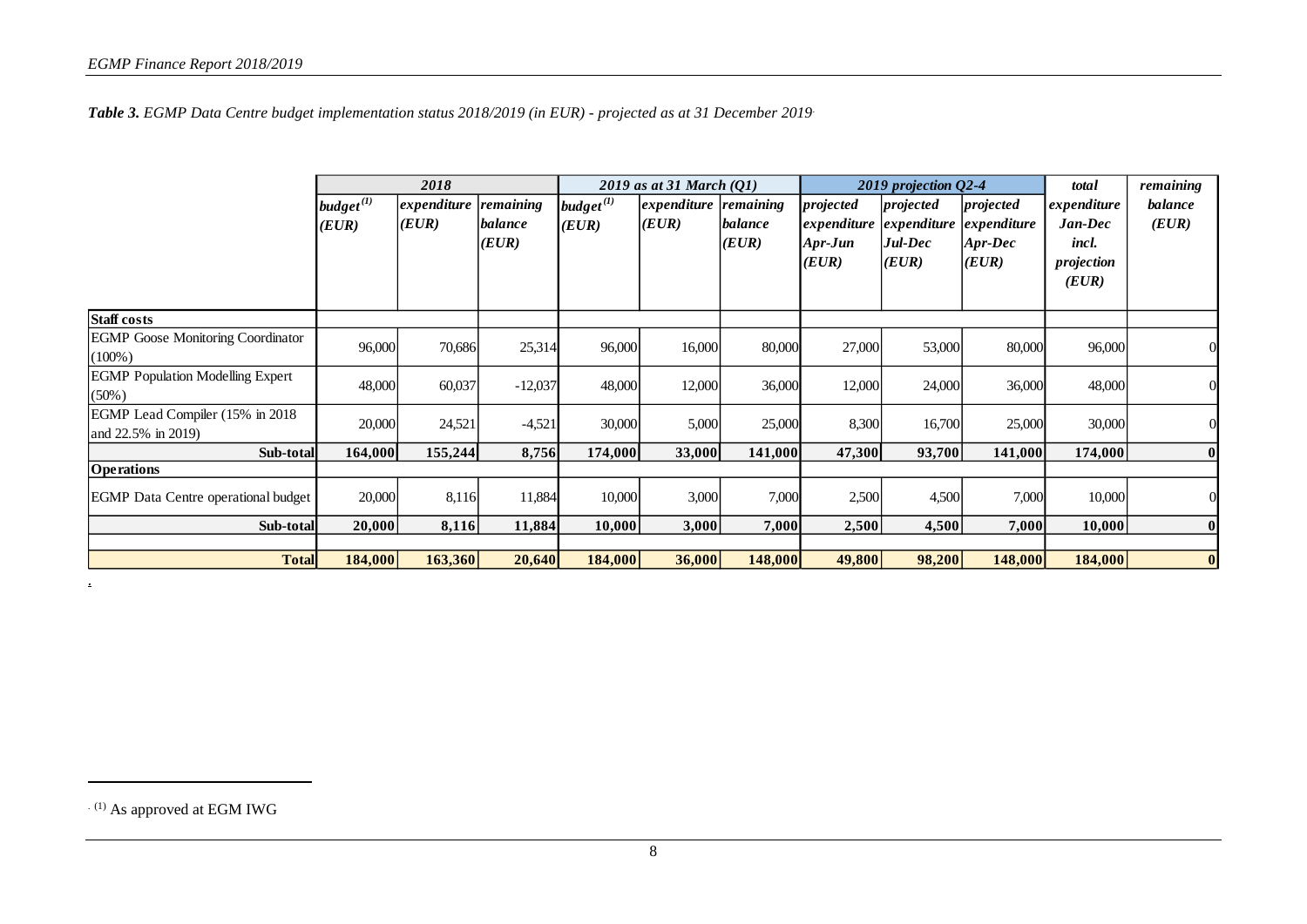# *2.2.3. Overall Expenditure*

The overall expenditure of the EGMP for 2018 and the first quarter of 2019 is shown cumulative in Table 4 below.

It is demonstrated that due to diligent use of funds, mainly savings in the staff costs, both the Secretariat and the Data Centre have been able to operate slightly below the estimated budget for 2018. Following the format of Table 2 and 3 for the Secretariat and the Data Centre, Table 4 also outlines budget, expenditure and remaining balance for 2018, as well as the same data for Q1 in 2019 and projections for the rest of the year plus remaining balance for the whole year. With diligent spending the expenditure for 2019 might be able to be kept below the estimated budget, in the case that no further cost-intensive mandates are added to the work of the EGMP during EGM IWG4.

*Table 4. Overall EGMP budget implementation status 2018/2019 (in EUR) § - projected as at 31 December 2019*

|                                    | 2018                     |                                |                  |  |  |
|------------------------------------|--------------------------|--------------------------------|------------------|--|--|
|                                    | budget $^{(1)}$<br>(EUR) | expenditure remaining<br>(EUR) | balance<br>(EUR) |  |  |
| Grand Total <sup>(2)</sup> 466,000 |                          | 338,825                        | 127,175          |  |  |

|                                                                                                                                                                                                                                                                                                                                                                                                                                                                                                   | budget $^{(1)}$<br>(EUR) | expenditure<br>(EUR)                              | remaining<br><b>balance</b><br>(EUR) |                                 |                                                 |                                 |                                                        |                         |
|---------------------------------------------------------------------------------------------------------------------------------------------------------------------------------------------------------------------------------------------------------------------------------------------------------------------------------------------------------------------------------------------------------------------------------------------------------------------------------------------------|--------------------------|---------------------------------------------------|--------------------------------------|---------------------------------|-------------------------------------------------|---------------------------------|--------------------------------------------------------|-------------------------|
| Grand Total <sup>(2)</sup> 466,000                                                                                                                                                                                                                                                                                                                                                                                                                                                                |                          | 338,825                                           | 127,175                              |                                 |                                                 |                                 |                                                        |                         |
|                                                                                                                                                                                                                                                                                                                                                                                                                                                                                                   | $budget^{(1)}$           | 2019 as at 31 March (Q1)<br>expenditure remaining |                                      | projected                       | 2019 actual Q1 and projection Q2-4<br>projected | projected                       | 2019 balance<br>total                                  | remaining               |
|                                                                                                                                                                                                                                                                                                                                                                                                                                                                                                   | (EUR)                    | until 31<br>Mar (EUR)                             | balance<br>(EUR)                     | expenditure<br>Apr-Jun<br>(EUR) | expenditure<br>Jul-Dec<br>(EUR)                 | expenditure<br>Apr-Dec<br>(EUR) | expenditure<br>Jan-Dec<br>incl.<br>projection<br>(EUR) | <b>balance</b><br>(EUR) |
| Grand Total <sup>(2)</sup>                                                                                                                                                                                                                                                                                                                                                                                                                                                                        | 466,000                  | 81,370                                            | 384,630                              | 117,442                         | 183,472                                         | 300,915                         | 382,285                                                | 83,715                  |
|                                                                                                                                                                                                                                                                                                                                                                                                                                                                                                   |                          |                                                   |                                      |                                 |                                                 |                                 |                                                        |                         |
| 3. Cash Balance including reserve funds                                                                                                                                                                                                                                                                                                                                                                                                                                                           |                          |                                                   |                                      |                                 |                                                 |                                 |                                                        |                         |
|                                                                                                                                                                                                                                                                                                                                                                                                                                                                                                   |                          |                                                   |                                      |                                 |                                                 |                                 |                                                        |                         |
| 3.1. Projected as at 31 December 2019                                                                                                                                                                                                                                                                                                                                                                                                                                                             |                          |                                                   |                                      |                                 |                                                 |                                 |                                                        |                         |
| Expenses of the EGMP in 2018 have been carefully managed to achieve at least a small carry-over<br>(EUR 36,501 generated in the Secretariat and the Data Centre) with funding not reaching full level of the<br>estimated and agreed budget (see section 1 Contributions). EGMP operations in 2018, were only possible due<br>to the carry-over from previous years and minimised expenditures.                                                                                                   |                          |                                                   |                                      |                                 |                                                 |                                 |                                                        |                         |
| Table 5 below shows the cash balance status of the EGMP for 2018 and 2019 (actual expenditure for Q1 and<br>projections for Q2-4) by looking at the payments received from Range States versus the actual expenditures.                                                                                                                                                                                                                                                                           |                          |                                                   |                                      |                                 |                                                 |                                 |                                                        |                         |
| The EGMP reserve is stated in a separate column. As mentioned above in section 1.2, remaining funds for the<br>Barnacle Goose (BG) and Greylag Goose (GG) are stated separately in 2018. The BG funds (ca. EUR 10,000)**<br>have been added to the carry-over of 2018 into the EGMP budget for 2019, whilst the GG funds (ca. EUR<br>23,708) <sup>**</sup> have been allocated towards the development of an MCDA (see section 1.2), hence they are not<br>reflected in the carry-over from 2018. |                          |                                                   |                                      |                                 |                                                 |                                 |                                                        |                         |
| At the end of 2018 the adjusted end cash balance in the Secretariat stood at EUR 40,503(including EUR 33,708)<br>BG & GG funds) and in the Data Centre at EUR 19,706 – cumulative the cash balance was EUR 60,209 – with                                                                                                                                                                                                                                                                          |                          |                                                   |                                      |                                 |                                                 |                                 |                                                        |                         |
| $^{(1)}$ As approved by the EGM IWG<br>$(2)$ Including 13% PSC in the Secretariat<br><sup>(3)</sup> The average exchange rate Jan-Mar 2019 (0.876) was used for projections in the Secretariat for 2019<br>** The funds are held in USD in the AEWA Secretariat and EUR figures are subject to exchange rate                                                                                                                                                                                      |                          |                                                   |                                      |                                 |                                                 |                                 |                                                        |                         |

### **3. Cash Balance including reserve funds**

### **3.1. Projected as at 31 December 2019**

 $(1)$  As approved by the EGM IWG

<sup>(2)</sup> Including 13% PSC in the Secretariat

<sup>(3)</sup> The average exchange rate Jan-Mar 2019 (0.876) was used for projections in the Secretariat for 2019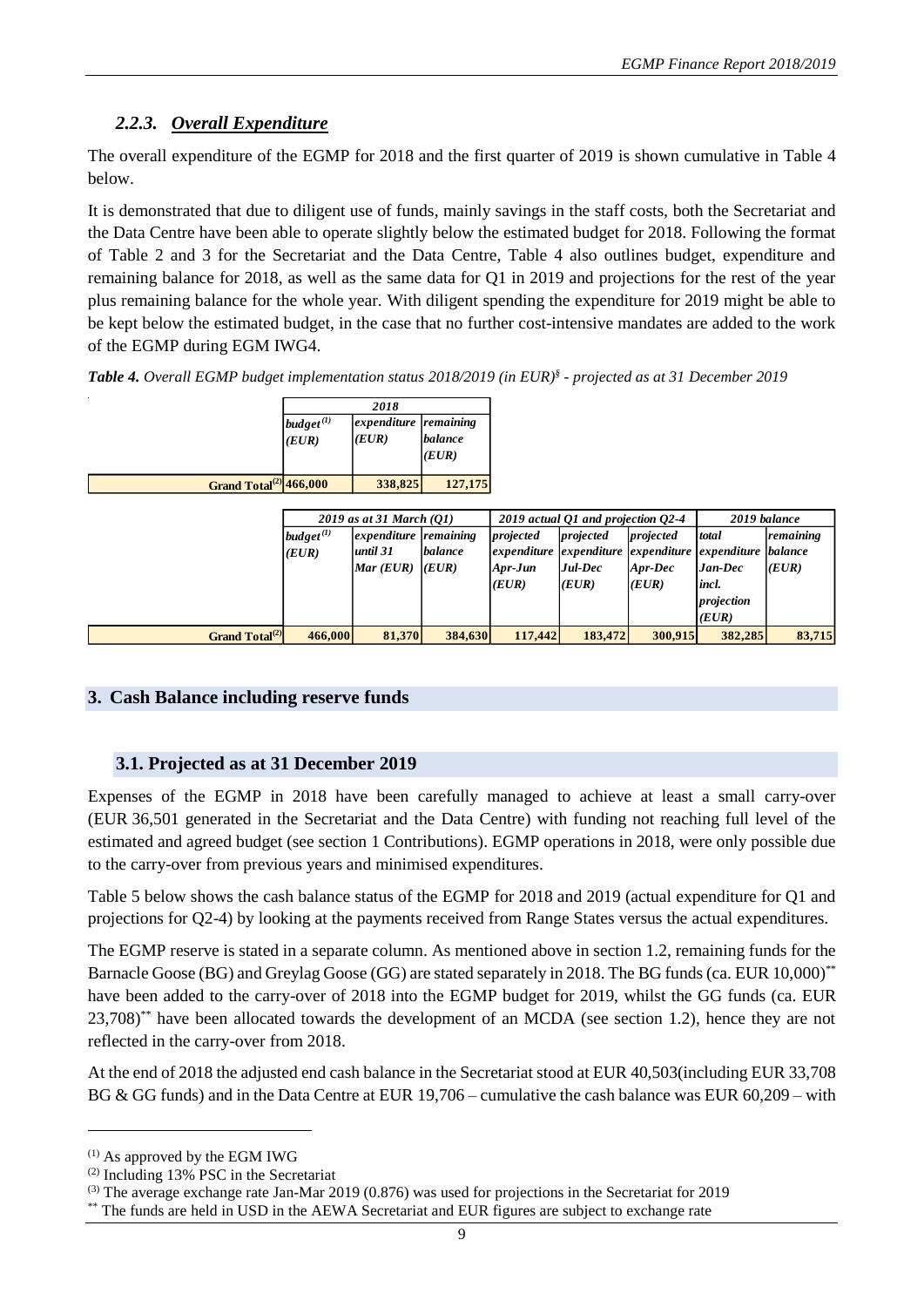a full reserve in both units. A total of EUR 36,501 was carried into the 2019 EGMP budget, including the BG funds and keeping the GG funds (EUR 23,708) separate.

As at 17 May 2019, no payments have been received in the Secretariat and the Data Centre (see Table 1). In 2019 the established reserve is being used to finance expenditures on salaries and operational expenses of the EGMP in the Secretariat and the Data Centre during the first months of the year.

Consequently, considering the carry-over from 2018, including the reserve for both the Secretariat and Data Centre and a projected total expenditure of EUR 382,285 for the entire year, the EGMP will remain with a funding deficit of EUR -93,784 and the reserve will be totally depleted, by the end of 2019. Thus, without a full reserve, there will not be enough funds available to operate in Q1 of 2020.

It is to be noted that the expenditure in the Secretariat in 2019 EUR is calculated based on the average exchange rate for the respective time frame and therefore is an approximation, conclusively the cash balance is also an approximation. For the projected expenditure in the Secretariat in EUR an average exchange rate of 0.876 for Q1 of 2019 was used. The figures of the Secretariat are also dependent on exchange rate fluctuations and serve only to show the projected approximate impact of projected expenditures on the cash balance of the EGMP until the end of the year.

|  |  |  |  |  |  |  | <b>Table 5.</b> EGMP cash balance status 2018/2019 (in EUR) – projected as at 31 December 2019 <sup>††</sup> |
|--|--|--|--|--|--|--|--------------------------------------------------------------------------------------------------------------|
|--|--|--|--|--|--|--|--------------------------------------------------------------------------------------------------------------|

|                    |                               | 2018                           |                                      |                     |                                                                                               |        |           |                              |                                   |  |  |
|--------------------|-------------------------------|--------------------------------|--------------------------------------|---------------------|-----------------------------------------------------------------------------------------------|--------|-----------|------------------------------|-----------------------------------|--|--|
|                    | carry-over<br>(2017)<br>(EUR) | reserve<br>1 Jan 2018<br>(EUR) | payments<br>received in<br>2018(EUR) | expenditure $(EUR)$ | end cash balance $(EUR)(1)$ transfer to<br><b>BG</b> and GG Remaining<br>cash balance<br>cash |        | reserve   | adjusted end<br>cash balance | reserve as at 31<br>December 2018 |  |  |
|                    |                               |                                |                                      |                     | balance                                                                                       |        |           |                              |                                   |  |  |
| <b>Secretariat</b> | 67.735                        | 160,000                        | 148,233                              | 175.465             | 33,708                                                                                        | 6.795  |           | 40.503                       | 160,000                           |  |  |
| Data Centre        | $-739$                        | 59.900                         | 215,905                              | 163,360             |                                                                                               | 51,806 | $-32100$  | 19.706                       | 92,000                            |  |  |
| <b>EGMP</b> total  | 66,996                        | 219,900                        | 364,138                              | 338,825             | 33,708                                                                                        | 58,601 | $-32,100$ | 60.209                       | 252,000                           |  |  |

|                   |                                        |                  |                                  | 2019 actual O1 and projection O2-4                                                      |                               |
|-------------------|----------------------------------------|------------------|----------------------------------|-----------------------------------------------------------------------------------------|-------------------------------|
|                   | carry-over<br><b>BG</b> funds<br>(EUR) | reserve<br>(EUR) | payments<br>17 May<br>2019 (EUR) | projected<br>$(2018)$ incl. 31 Dec 2018 received till expenditure Jan-Dec cash<br>(EUR) | projected<br>balance<br>(EUR) |
| Secretariat       | 16.795                                 | 160,000          |                                  | 198.285                                                                                 | (21, 489)                     |
| Data Centre       | 19.706                                 | 92,000           |                                  | 184,000                                                                                 | (72.294)                      |
| <b>EGMP</b> total | 36,501                                 | 252,000          |                                  | 382,285                                                                                 | $-93,784$                     |

## **3.2.Projections considering the pledges made - as at 17 May 2019**

The level of pledges for contributions in 2019 received in the first quarter of the year reaches EUR 210,381, which is only 45 % of the annual EGMP budget for 2019.

Assuming that the full amount of the pledges that have been made so far by the EGMP Range States for 2019 will be paid to the Secretariat and to the Data Centre respectively, the cash balance at the end of 2019 will be at zero for both the Secretariat and for the Data Centre (see Table 6 below). In addition, the reserves will remain depleted, totalling to EUR 116,597 (EUR 59,319 for the Secretariat; EUR 57,278 for the Data Centre). To replenish the reserve and carry on work in 2020 further **EUR 135,403** are necessary in 2019. **EXERCISE EXCHANGE FOR AVERAGE FALL CONSULTS CONSULTS (SECRETARY PROPERTY)**<br> **EXAPTERING FOR AVERAGE RATES (AVERAGE PROPERTY)**<br> **EXAPTERING FOR AVERAGE RATES (AVERAGE PROPERTY)**<br> **EXAPTERING FOR AVERAGE STATE CONSULTS (AV** 

Furthermore, this projected cash balance is based on the conservative figure of projected expenditures, already representing a reduction of EUR 83,715 compared to the estimated budget for 2019.

Details on the calculation with current pledges are given in Table 6 below.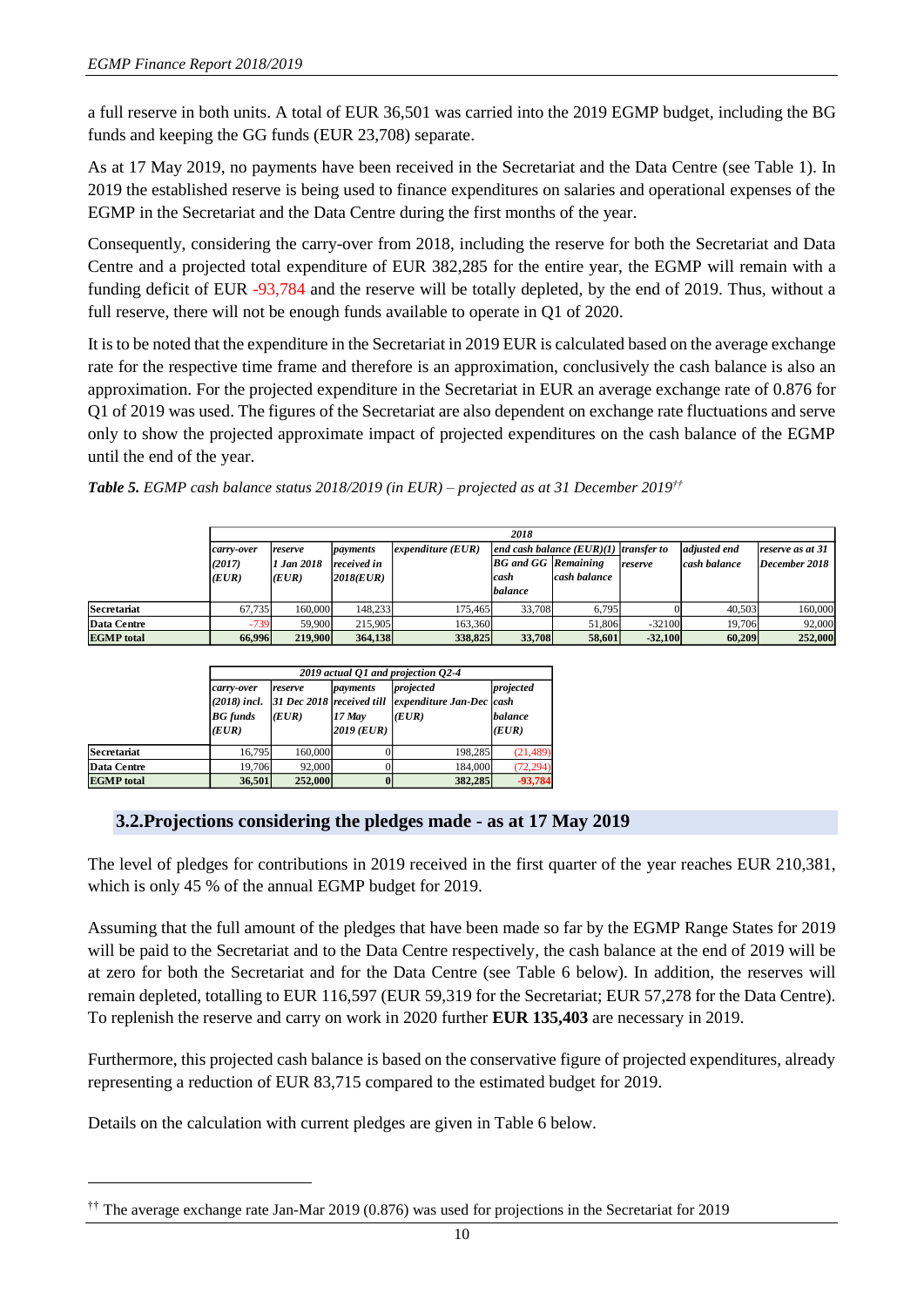|                    |                                                          | 2019 actual Q1 and projection Q2-4 |                  |                                                     |                                                |                                                   |                      |  |  |  |  |
|--------------------|----------------------------------------------------------|------------------------------------|------------------|-----------------------------------------------------|------------------------------------------------|---------------------------------------------------|----------------------|--|--|--|--|
|                    | carry-over<br>$(2018)$ incl.<br><b>BG</b> funds<br>(EUR) | payments<br>received<br>(EUR)      | reserve<br>(EUR) | pledges made as at<br>31 Dec 2018 17 May 2019 (EUR) | projected<br>expenditure<br>$Jan-Dec$<br>(EUR) | <i>projected cash reserve</i><br>balance<br>(EUR) | 31 Dec 2019<br>(EUR) |  |  |  |  |
| <b>Secretariat</b> | 16.795                                                   | 01                                 | 160,000          | 80.809                                              | 198.285                                        | ΩI                                                | 59.319               |  |  |  |  |
| <b>Data Centre</b> | 19.706                                                   |                                    | 92,000           | 129.573                                             | 184,000                                        |                                                   | 57,278               |  |  |  |  |
| <b>EGMP</b> total  | 36,501                                                   |                                    | 252,000          | 210,381                                             | 382,285                                        |                                                   | 116,597              |  |  |  |  |

|  |  |  |  |  |  | Table 6. EGMP cash balance projections considering the pledges for 2019 (in EUR) |
|--|--|--|--|--|--|----------------------------------------------------------------------------------|
|--|--|--|--|--|--|----------------------------------------------------------------------------------|

### **4. Conclusion**

The EGMP has been able to operate in 2018 for the first full year with a complete team on board in the Secretariat and the Data Centre and a full set of activities, achieving results even with contributions from the Range States not reaching the full amount of the estimated annual EGMP budget of EUR 466,000. This was also made possible due to a large carry-over from previous years used to fill funding gaps in 2018, legacy from the large initial contribution from Norway. In 2019 the EGMP cannot profit from such large carry-over anymore.

The reserve funds have proven to be of utmost importance for both operational units as it enabled the EGMP to operate in the first two quarters of 2019 in the absence of any contributions received yet from the Range State for the year. However, the reserve funds of both the Secretariat and the Data Centre will need to be replenished before the end of 2019 to ensure operations in 2020.

The current funding gap, taking into account the projected expenditures for the EGMP as outlined in this document, is **EUR 135,403**. It is to be noted, that the projected expenditures have been calculated at an absolute minimum of operations until the end of the year and do not reflect the mid- and long-term need for funds to the level of the estimated budget. If the **minimum** funding gap of **EUR 135,403** for 2019 cannot be filled, staff time in the Secretariat from July onwards will be drastically reduced and the implementation of activities against the costed Programme of Work can no longer be guaranteed. Due to the current financial situation, the position of the EGMP Programme Management Assistant could only be extended and guaranteed until the end of July 2019. Similarly, the extension of the contract of the EGMP Coordinator will depend on the availability of funds for 2019. Projects funded by Range States outside the EGMP core budget will also be affected, since they are dependent on EGMP staff for coordination and expertise.

The EGMP Secretariat and Data Centre will endeavour to make all efforts to generate savings where feasible and realistic. However, voluntary contributions of Range States to the EGMP will need to meet the level of the estimated budget to ensure delivery of the mandated actions as detailed in the cPOW.